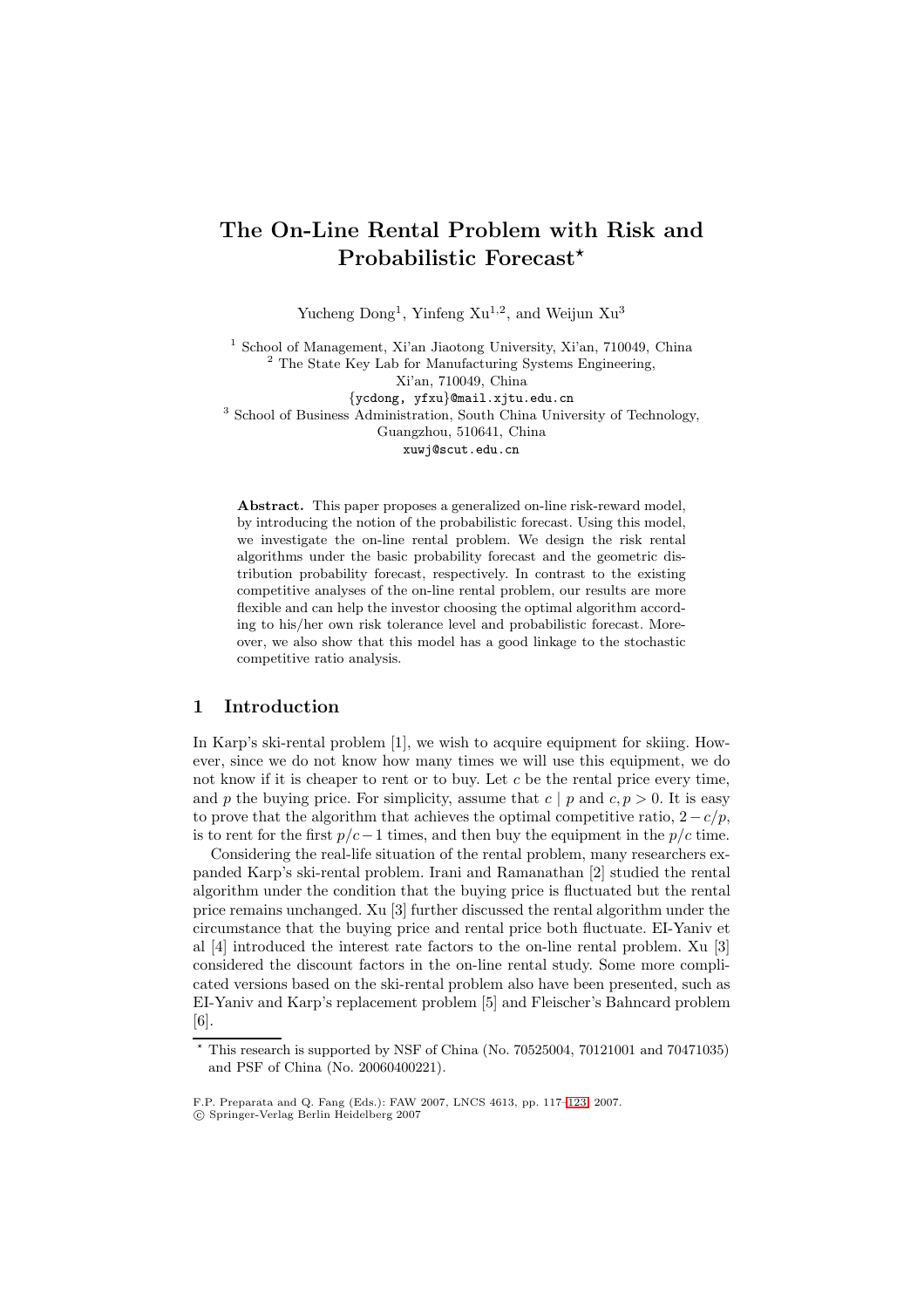#### 118 Y. Dong, Y. Xu, and W. Xu

Moreover, some researchers also focus on constructing more flexible competitive analysis frameworks to study on-line rental algorithm. al-Binali [7] proposed the notable on-line risk-reward model. Fujiwara and Iwama [8], and Xu et al [9] integrated probability distribution into the classical competitive analysis [10] to study the rental problem. The main purpose of this paper is to propose a generalized on-line risk-reward model under the probability forecast. We also show a good linkage of our model to the existing competitive analysis frameworks. The rest of this paper is organized as follows. In Section 2, we proposes a generalized on-line risk-reward model, by introducing the notion of the probabilistic forecast. In Section 3, we design the risk rental algorithm under the basic probability forecast. In Section 4, we study the risk rental algorithm under the geometric distribution probability forecast. Concluding remarks and future research are included in Section 5.

# **2 On-Line Risk-Reward Model Under Probabilistic Forecast**

In 1985, Sleator and Tarjian [10] proposed the concept of the competitive ratio to study on-line problems, by comparing the performance of on-line algorithms to a benchmark (optimal off-line) algorithm. During this classical competitive analysis, there are an algorithm set S for the on-line decision-maker and a uncertain information set  $I$  dominated by the off-line opponent. The on-line decisionmaker's goal is to design a good algorithm  $A \in S$  to deal with the uncertainty input sequence  $\sigma \in I$  of the off-line rival. For a known sequence  $\sigma$ , let  $C_{opt}(\sigma)$ be the total cost of the optimal off-line algorithm to complete  $\sigma$ . For an on-line algorithm A, if there are constants  $\lambda_A$  and  $\zeta$  satisfying

$$
C_A(\sigma) \leq \lambda_A C_{opt}(\sigma) + \zeta
$$

for any  $\sigma \in I$ , then A is called a  $\lambda_A$ -competitive algorithm and  $\lambda_A$  is called the competitive ratio of A, where  $C_A(\sigma)$  is the total cost taken with algorithm A to complete  $\sigma$ . That is to say,  $\lambda_A = \sup_{\sigma \in I}$  $\frac{C_A(\sigma)}{C_{opt}(\sigma)}$ . We denote  $\lambda^* = \inf_{A \in S} (\lambda_A)$  as the optimal competitive ratio for the on-line problem. If  $\lambda_{A^*} = \lambda^*$ , then  $A^*$  is called the optimal on-line algorithm.

The above competitive analysis is the most fundamental and significant approach, yet it is not very flexible, especially in the economic management issues, many investors want to manage their risk. Al-Binali [9] first defined the concepts of risk and reward for on-line financial problems. Al-Binali defined the risk of an algorithm A to be  $r_A = \frac{\lambda_A}{\lambda^*}$ . The greater the value of  $r_A$ , the higher the risk of A. Let  $F \subset I$  be a forecast, then denote  $\lambda_A = \sup_{\sigma \in F}$  $\frac{C_A(\sigma)}{C_{opt}(\sigma)}$  as the restricted competitive ratio of A restricted to cases when the forecast is correct. The optimal restricted competitive ratio under the forecast F is  $\overline{\lambda^*} = \inf_{A \in S} (\overline{\lambda_A})$ . When the forecast is correct, Al-Binali defined the reward of the algorithm  $A$  to be  $f_A = \frac{\lambda^*}{\lambda_A}.$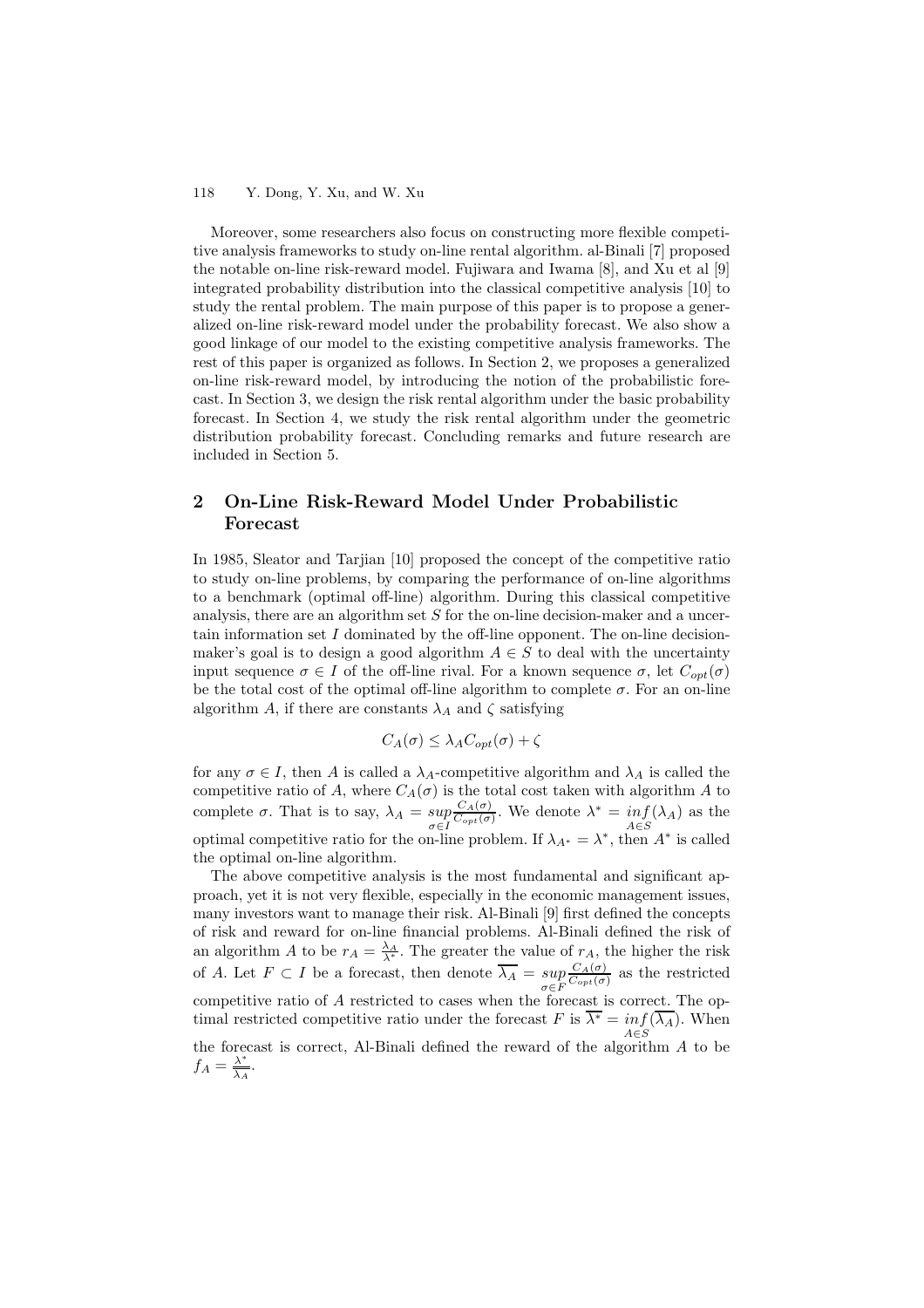The above reward definition is based on the certain forecast that is described to be a subset of I. When the forecast selected is correct, it will bring reward; otherwise bring risk. This paper extends the certain forecast to the probability forecast. Let  $F_1, F_2, ..., F_m$  be a group of subsets of I, where  $\bigcup F_i = I$  and  $F_i \cap F_j = \phi$  for  $i \neq j$ . Denote  $P_i$  as the probability that the on-line decision maker anticipates that  $\sigma \in F_i$ , where  $\sum_{i=1}^m P_i = 1$ . We call  $\{(F_i, P_i)|i =$ 1, 2, ..., m} a probability forecast. Let  $\lambda_{A,i} = \sup_{\sigma \in F_i}$  $\frac{C_A(\sigma)}{C_{opt}(\sigma)}$  be the restricted competitive ratio under the forecast  $F_i$ . Let  $R_{A,i} = \frac{\lambda^*}{\lambda_{A,i}}$  be the reward after the success of the forecast  $F_i$ . Based on this, we define  $\widetilde{\lambda}_A = \sum_{i=1}^m P_i \overline{\lambda}_{A,i}$  as the restricted competitive ratio under the probability forecast  $\{(F_i, P_i)|i = 1, 2, ..., m\},\$ and define  $\widetilde{R_A} = \frac{\lambda^*}{\lambda_A}$  as the reward under the probability forecast.

The reward definition based on the probability forecast has some desired properties.

**Theorem 1.** For any  $A \in S$ ,  $\min_i \{R_{A,i}\} \leq R_A \leq \max_i \{R_{A,i}\}.$ **Proof.** Since  $\widetilde{\lambda_A} = \sum_{i=1}^m P_i \overline{\lambda_{A,i}}, \min_i {\{\overline{\lambda_{A,i}}\}} \le \widetilde{\lambda_A} \le \max_i {\{\overline{\lambda_{A,i}}\}}$ . Consequently,  $\min_i \{ \lambda^* / \overline{\lambda_{A,i}} \} \leq \lambda^* / \lambda_A \leq \max_i \{ \lambda^* / \overline{\lambda_{A,i}} \},\$ that is  $\min_i \{ R_{A,i} \} \leq R_A \leq \max_i \{ R_{A,i} \}.$ Let  $\{(F_i, P_i)|i = 1, 2, ..., m\}$  be a probability forecast. We divide  $F_i$  into  $F_{i,1}$  and  $F_{i,2}$ , where  $F_{i,1} \cup F_{i,2} = F_i$  and  $F_{i,1} \cap F_{i,2} = \phi$ . We also divide  $P_i$  into  $P_{i,1}$  and  $P_{i,2}$ , where  $P_{i,1} + P_{i,2} = P_i$ . In this way, we can construct a more detailed probability forecast based on  $\{(F_i, P_i)|i = 1, 2, ..., m\}$ , that is  ${(F_1, P_1), (F_2, P_2), ..., (F_{i-1}, P_{i-1}), (F_{i,1}, P_{i,1}), (F_{i,2}, P_{i,2}), (F_{i+1}, P_{i+1}), ..., (F_m, P_m)}.$ Denote  $\widetilde{R_A} = \frac{\lambda^*}{\widetilde{\lambda}_A}$  as the reward under the newly constructed probability forecast.

**Theorem 2.** For any  $A \in S$ ,  $R_A \leq R_A$ .

**Proof.** From the definition of the restricted competitive ratio, we know that  $\overline{\lambda_{A,i1}} \leq \overline{\lambda_{A,i}}$  and  $\overline{\lambda_{A,i2}} \leq \overline{\lambda_{A,i}}$ . Besides  $P_{i,1} + \overline{P}_{i,2} = P_i$ , thus  $\frac{\lambda^*}{R_A} - \frac{\lambda^*}{\widehat{R_A}} =$  $P_i \lambda_{A,i} - P_{i,1} \lambda_{A,i1} - P_{i,2} \lambda_{A,i2} \ge 0$ , that is  $R_A \le R_A$ .

Theorem 2 shows that if a probability forecast can be described more detailedly, the reward under the probability forecast will be greater.

Based on these newly introduced concepts, we propose a generalized riskreward model under the probability forecast. If  $r$  is the risk tolerance level of the on-line decision maker (where  $r \geq 1$  and higher values of r denote a higher risk tolerance), then denote  $S_r = \{A | \lambda_A \leq r \lambda^* \}$  by the set of all algorithms with the risk tolerance level  $r$ . Our main aim is to look for an optimal risk algorithm  $A^* \in S_r$  that maximizes the reward under the probability forecast  $\{(F_i, P_i)|i = 1, 2, ..., m\}$ , that is  $R_{A^*} = \sup_{A \in S_r}$ λ<sup>∗</sup>  $\frac{\lambda^*}{\lambda_A}$ . The mathematic model can be described as follows:

$$
\begin{cases}\n\max_{A} \widetilde{R_A} = \frac{\lambda^*}{\lambda_A} \\
s.t \lambda_A \le r\lambda^* \n\end{cases} \n\tag{1}
$$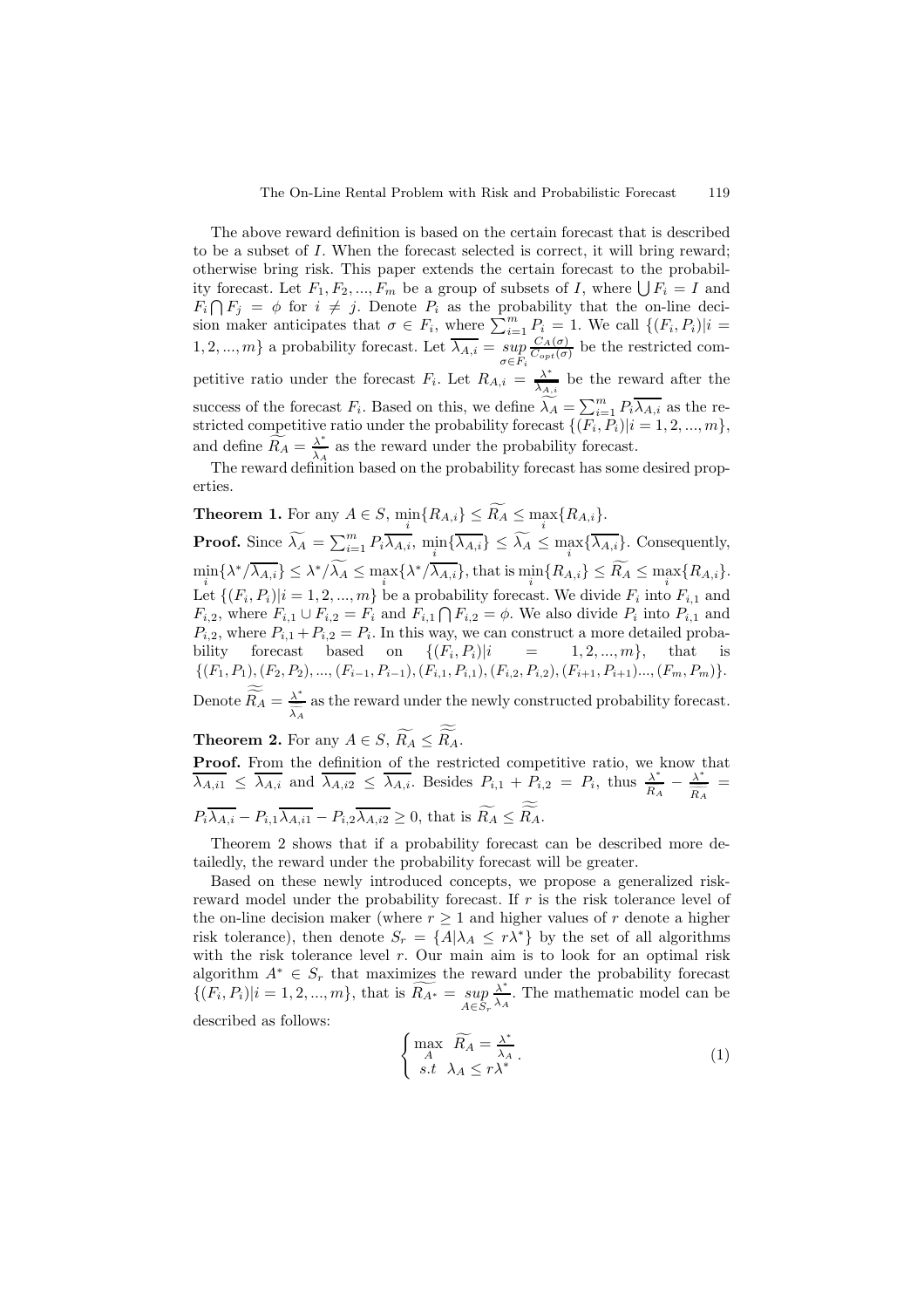#### 120 Y. Dong, Y. Xu, and W. Xu

The steps to use this model can be described as follows.

**Step 1:** Divide I into  $F_1, F_2, ..., F_m$ , where  $\bigcup F_i = I$  and  $F_i \cap F_j = \phi$  for  $i \neq j$ ; **Step 2:** Denote  $P_i$  as the probability that the on-line decision maker anticipates that  $\sigma \in F_i$ , where  $\sum_{i=1}^m P_i = 1$ ;

**Step 3:** According to definitions, compute the risk and reward under the probability forecast  $\{(F_i, P_i)|i = 1, 2, ..., m\};$ 

**Step 4:** Set the risk tolerance level to be r;

**Step 5:** Solve the model (1) to obtain the optimal risk algorithm  $A^*$ .

In the following two sections, we will demonstrate the model that we have just introduced using Karp's ski-rental problem.

### **3 Risk Rental Algorithm Under Basic Probability Forecast**

We consider the following deterministic on-line rental algorithm  $T$ : rent up to T − 1 times and buy in T. Let  $Cost_T(t)$  and  $Cost_{opt}(t)$  denote the cost of the on-line algorithm  $T$  and the cost of the optimal off-line algorithm, respectively, where  $t$  is the total number of the actual leases.

For the off-line rental problem, if  $t \geq p/c$ , then buy; otherwise rent. So we have that

$$
Cost_{opt}\{t\} = \begin{cases} ct & 0 \le t < p/c \\ p & p/c \le t \end{cases}.
$$
 (2)

For the on-line problem, if  $t < T$ , then always lease. According to on-line algorithm  $T$  ( $T = 0, 1, 2, ...$ ), then it is not difficult to see that

$$
Cost_T\{t\} = \begin{cases} ct & 0 \le t \le T \\ cT + p & T < t \end{cases} \tag{3}
$$

According to the off-line optimal rental algorithm, we construct a basic probability forecast,  $\{(F_1, P_1), (F_2, P_2)\}\$ , as follows.

**Forecast**  $F_1$ :  $F_1 = \{t : t < p/c\}$ . The probability when  $F_1$  appears is  $P_1$ . **Forecast**  $F_2$ :  $F_2 = \{t : t \ge p/c\}$ . The probability when  $F_2$  appears is  $P_2$ .

**Theorem 3.** When setting the risk tolerance level  $r \geq \frac{2p}{2p-c}$ , the optimal risk rental algorithm under the probability forecast  $\{(F_1, P_1), (F_2, P_2)\}\$ is

$$
T^* = \begin{cases} p/c, & P_1 > 1/2\\ \frac{p}{c} \sqrt{\frac{P_1}{1 - P_1}}, & p^2 / ((2pr - cr - p)^2 + p^2) \le P_1 \le 1/2\\ p^2 / (2pr - c^2r - pc), & P_1 \le p^2 / ((2pr - cr - p)^2 + p^2) \end{cases}
$$
 (4)

otherwise, when  $1 \leq r \leq \frac{2p}{2p-c}$ ,

$$
T^* = \begin{cases} p/c, & P_1 > 1/2 \\ p^2/(2prc - c^2r - pc), & P_1 \le 1/2 \end{cases}
$$
 (5)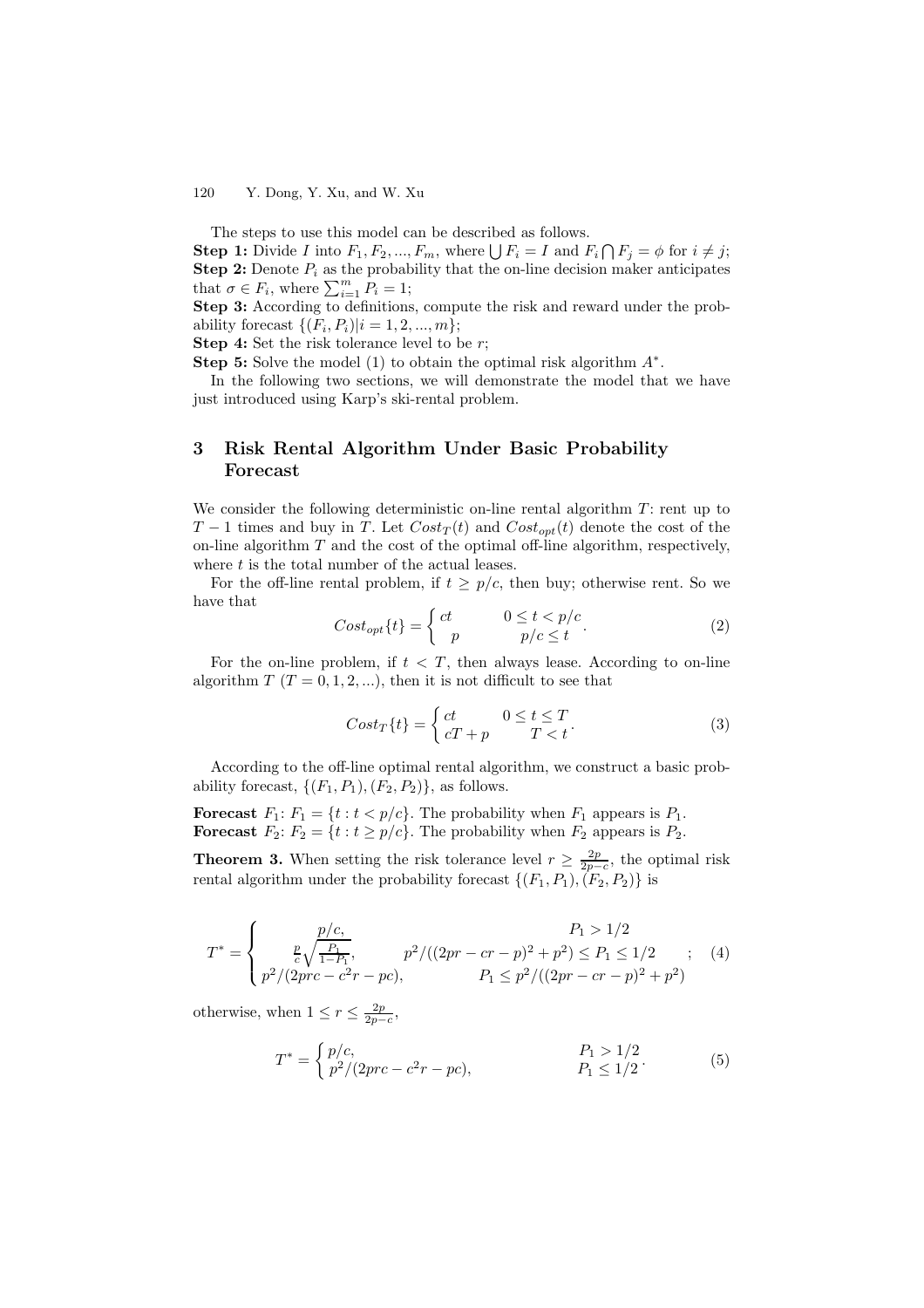**Proof.** According to the definition of the competitive ratio, we know that  $\lambda_T =$  $\frac{cT+p}{min\{cT,p\}}$ . Since the risk tolerance level set is r, we have that  $\lambda_T \le r(2-c/p)$ . When  $cT \leq p$ , we have that  $\lambda_T = \frac{cT+p}{cT} \leq r(2-c/p)$ , that is  $T \geq \frac{p^2}{2prc-c^2r-pc}$ . When  $cT > p$ , we have that  $\lambda_T = \frac{cT+p}{p} \le r(2 - c/p)$ , that is  $T \le \frac{2pr - cr - p}{c}$ . Consequently,

$$
\frac{p^2}{2prc - c^2r - pc} \le T \le \frac{2pr - cr - p}{c} \tag{6}
$$

Denote  $S_r = \left[\frac{p^2}{2pr-c^2r-pc}, \frac{2pr-cr-p}{c}\right]$  as the algorithm set with risk level r. From the definition of the restricted competitive ratio under the probability forecast, we have that  $\widetilde{\lambda}_T = \sum_{i=1}^2 P_i \overline{\lambda_{T,i}}$ , where  $\overline{\lambda_{T,i}} = \sup_{\sigma \in F_i}$  $\frac{C_T(\sigma)}{C_{opt}(\sigma)}$ . Consequently,

$$
\widetilde{\lambda_T} = \begin{cases}\nP_1 \frac{cT + p}{cT} + \frac{cT + p}{p}(1 - P_1), & T < p/c \\
P_1 + \frac{cT + p}{p}(1 - P_1), & T \ge p/c\n\end{cases} \tag{7}
$$

Solving  $\frac{\partial \lambda_T}{\partial T}$ , we find that:

(1) when  $P_1 > 1/2$ ,  $\lambda_T$  is monotony decreasing at  $T < p/c$ , and monotony increasing at  $T \ge p/c$ ;

(2) when  $P_1 \leq 1/2$ ,  $\widetilde{\lambda_T}$  is monotony decreasing at  $T < \frac{p}{c} \sqrt{\frac{P_1}{1-P_1}}$ , and monotony increasing at  $T \geq \frac{p}{c} \sqrt{\frac{P_1}{1-P_1}}$ .

From the above monotony properties of  $\lambda_T$  and equations (6), we can look for the optimal risk rental algorithm  $T^*$  that makes  $\lambda_T$  minimum, that is equations (4) and (5).

**Corollary 1.** When  $P_1 = 1$ ,  $T^* = p/c$ ; when  $P_1 = 0$ ,  $T^* = p^2/(2prc - c^2r - pc)$ . Corollary 1 shows that our model is a generalized risk-reward framework, compared with one presented in Al-Binali [7].

# **4 Risk Rental Algorithm Under Geometric Distribution Forecast**

By dividing  $F_i$  into  $F_{i,1}$  and  $F_{i,2}$  (where  $F_{i,1} \cup F_{i,2} = F_i$  and  $F_{i,1} \cap F_{i,2} = \emptyset$ ), and dividing  $P_i$  into  $P_{i,1}$  and  $P_{i,2}$  (where  $P_{i,1} + P_{i,2} = P_i$ ), we construct a more detailed probability forecast based on  $\{(F_i, P_i)|i = 1, 2, ..., m\}$ , that is  $\{(F_1, P_1), (F_2, P_2), ..., (F_{i-1}, P_{i-1}), (F_{i,1}, P_{i,1}), (F_{i,2}, P_{i,2}), (F_{i+1}, P_{i+1})..., (F_m, P_m)\}.$ For the rental problem, we can obtain the probability distribution of  $t$ , when repeatedly dividing  $\{(F_1, P_1), (F_2, P_2)\}\$ in the above way. Fujiwara and Iwama [8], and Xu et al [9] integrated probability distribution into the classical competitive analysis, and introduced the concept of the stochastic competitive ratio (Definition 1) for the on-line rental problem.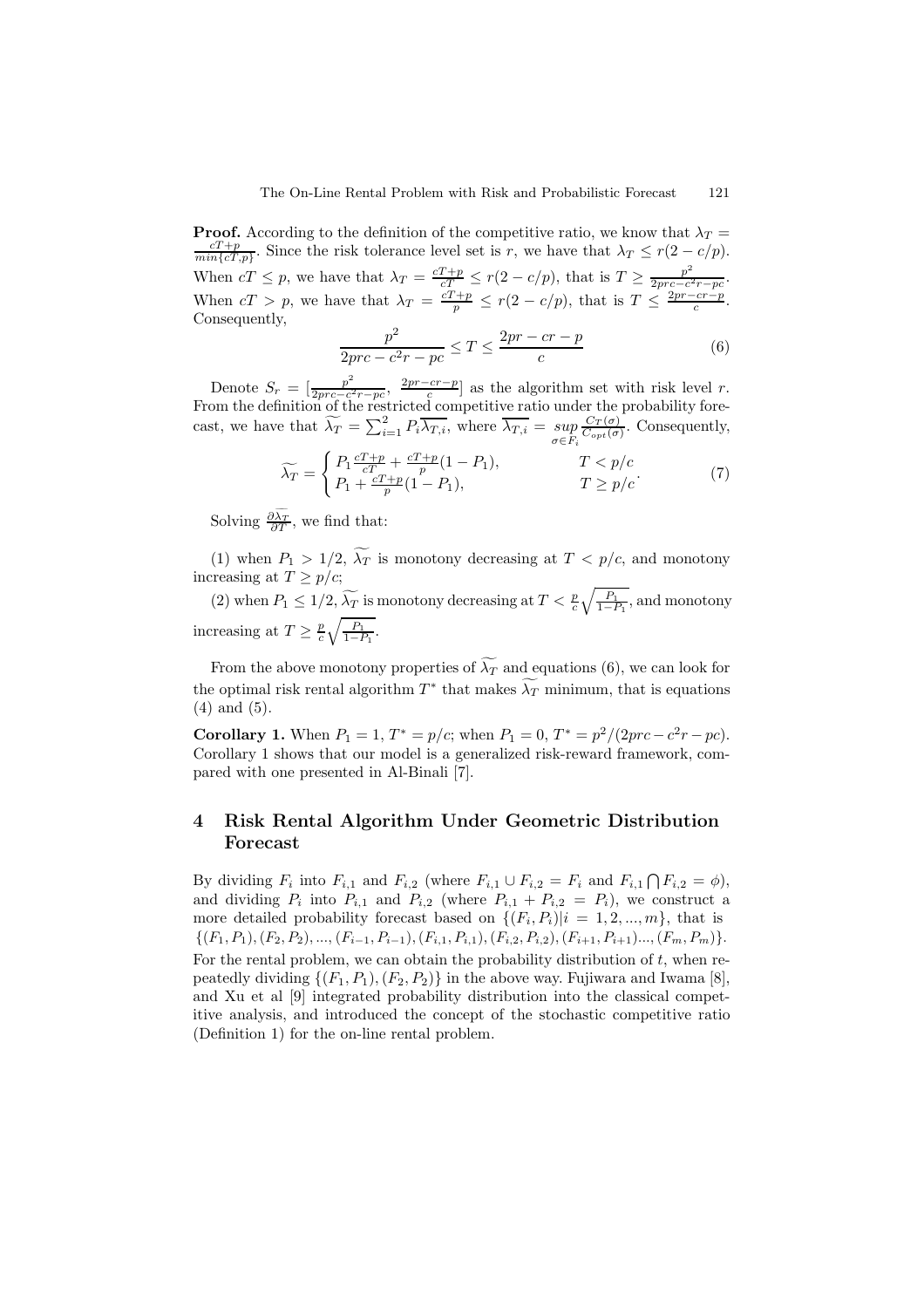#### 122 Y. Dong, Y. Xu, and W. Xu

**Definition 1.** Let the number of leases be a stochastic variable X subject to some type of probability distribution function  $P(X = t)$ . The discrete stochastic competitive ratio is then defined as

$$
\widetilde{\widetilde{\lambda_T}} = E_X \frac{Cost_T(X)}{Cost_{opt}(X)} = \sum_{t=0}^{\infty} \frac{Cost_T(t)}{Cost_{opt}(t)} P(X = t),
$$
\n(8)

where  $P(X = t)$  is a probability function that is used by the on-line decision maker to approximate the input structures.

**Note.** It is easy to find that the definition of the discrete stochastic competitive ratio is consistency of one of the restricted competitive ratio under the corresponding probability distribution forecast.

For the rental problem, Xu ea tal [9] consider the geometric distribution function  $P(X = t) = \theta^{t-1}(1 - \theta)$ ,  $(t = 0, 1, 2, 3, \cdots)$ , where  $\theta$  is the hazard rate of continuous leasing in every period, and  $1 - \theta$  is the hazard rate of immediately purchasing in every period. In this paper, we only discuss the situation that  $\frac{1}{1-\theta}$  < p/c to illustrate our model.

Let  $s = p/c$ . According to equations (2), (3), and (8), we have, for  $T=0, 1, 2$ ,  $3, \cdots, s$ , that

$$
\widetilde{\widetilde{\lambda_T}} = (1 - \theta^T) + (T + s)(1 - \theta) \sum_{t = T + 1}^s \frac{\theta^{t-1}}{t} + \frac{T + s}{s} \theta^s,\tag{9}
$$

and for  $k = s + 1, s + 2, s + 3, \dots$ ,

$$
\widetilde{\widetilde{\lambda_T}} = (1 - \theta^s) + \frac{(1 - \theta)}{s} \Sigma_{t=s+1}^T t \theta^{t-1} + \frac{T + s}{s} \theta^T.
$$
\n(10)

Then we obtain the following result (Theorem 4).

**Theorem 4.** When setting the risk tolerance level to be  $r$ , the optimal risk algorithm under the geometric distribution forecast is  $T^{**} = \frac{2pr - cr - p}{c}$  (we only discuss the situation that  $\frac{1}{1-\theta} < s$ .

**Proof.** For  $t < s - 1$ , we have that

$$
\widetilde{\lambda_{T+1}} - \widetilde{\widetilde{\lambda_T}} = -\frac{s(1-\theta)}{T+1}\theta^T + \frac{1}{s}\theta^s + (1-\theta)\Sigma_{t=T+1}^s \frac{\theta^{t-1}}{t}
$$
\n
$$
\leq -\frac{s(1-\theta)}{T+1}\theta^T + \frac{1}{s}\theta^s + \frac{1-\theta}{T+1}\frac{\theta^T - \theta^s}{1-\theta}
$$
\n
$$
= \theta^T(\frac{1}{T+1} - \frac{s(1-\theta)}{T+1}) + \theta^s(\frac{1}{s} - \frac{1}{T+1}) < 0
$$

For  $t \geq s - 1$ , we also have that

$$
\widetilde{\widetilde{\lambda_{T+1}}} - \widetilde{\widetilde{\lambda_T}} = (\frac{1}{s} - 1 + \theta)\theta^T < 0
$$

Therefore, we have that  $\lambda_{T+1} - \lambda_T < 0$  for any T. Besides, because  $\widetilde{R}_T = \frac{\lambda^*}{\widetilde{\lambda}_T}$ and  $T \in S_r$ , we have that  $T^{**} = \frac{2pr - cr - p}{c}$ .